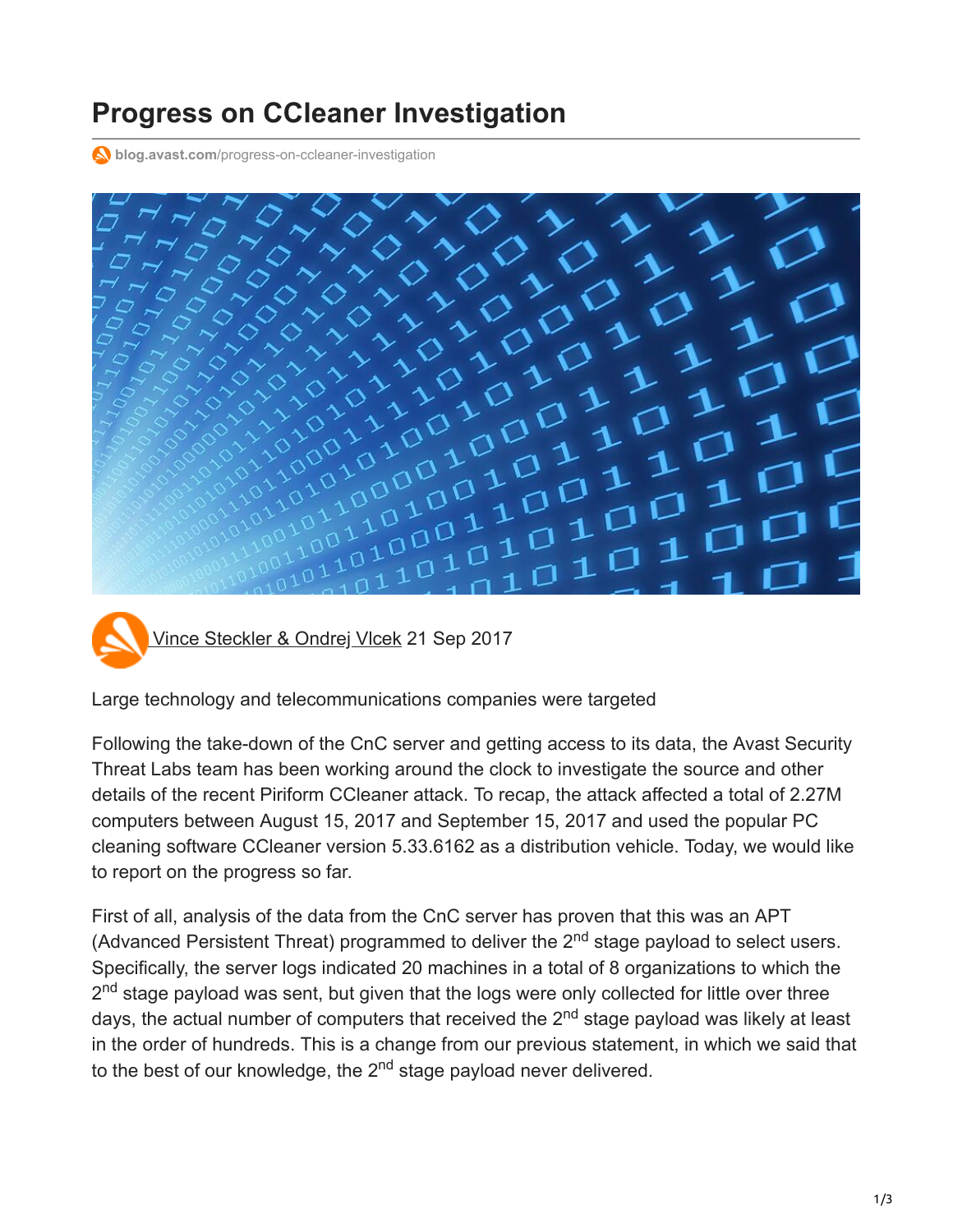At the time the server was taken down, the attack was targeting select large technology and telecommunication companies in Japan, Taiwan, UK, Germany and the US. Given that CCleaner is a consumer-oriented product, this was a typical watering hole attack where the vast majority of users were uninteresting for the attacker, but select ones were. For privacy reasons, we're not disclosing the list of targeted companies publicly; instead, we have been reaching out individually to those companies who we know have been impacted, and providing them with additional technical information to assist them.

The 2<sup>nd</sup> stage payload is a relatively complex piece of code that uses two components (DLLs). The first component contains the main business logic. As with the first payload, it is heavily obfuscated and uses a number of anti-debugging and anti-emulation tricks. Much of the logic is related to the finding of, and connecting to, yet another CnC server, whose address can be determined using three different mechanisms: 1) an account on GitHub, 2) an account on Wordpress, and 3) a DNS record of a domain get.ad*xxxxxx*.net (name modified here). Subsequently, the address of the CnC server can also be arbitrarily modified in the future by sending a special command, recognized by the code as a signal to use the DNS protocol (udp/53) to get the address of the new server. Together with law enforcement, we're continuing the analysis by getting access to the data from these additional CnC servers and tracing further to the attacker.

The second part of the payload is responsible for persistence. Here, a different mechanism is used on Windows 7+ than on Windows XP. On Windows 7+, the binary is dumped to a file called "C:\Windows\system32\lTSMSISrv.dll" and automatic loading of the library is ensured by autorunning the NT service "SessionEnv" (the RDP service). On XP, the binary is saved as "C:\Windows\system32\spool\prtprocs\w32x86\localspl.dll" and the code uses the "Spooler" service to load.

Structurally, the DLLs are quite interesting because they piggyback on other vendors' code by injecting the malicious functionality into legitimate DLLs. The 32-bit code is activated through a patched version of VirtCDRDrv32.dll (part of Corel's WinZip package), while the 64-bit uses EFACli64.dll – part of a Symantec product. Most of the malicious code is delivered from registry (the binary code is saved directly in registry in keys "HKEY\_LOCAL\_MACHINE\SOFTWARE\Microsoft\Windows NT\CurrentVersion\WbemPerf\00[1-4]"). Again, all of these techniques demonstrate the attacker's high level of sophistication.

In parallel to the technical analysis, we have continued working with law enforcement units to trace back the source of the attack. We are committed to getting to the bottom of who is behind this attack. While providing routine periodic updates, our energies are focused on catching the perpetrators. Our approach is to do all of this in the background, to increase our chances of identifying the perpetrator. We believe nothing is served by being too noisy, e.g. stating who was targeted and/or compromised and it is up to the target to choose when to disclose.